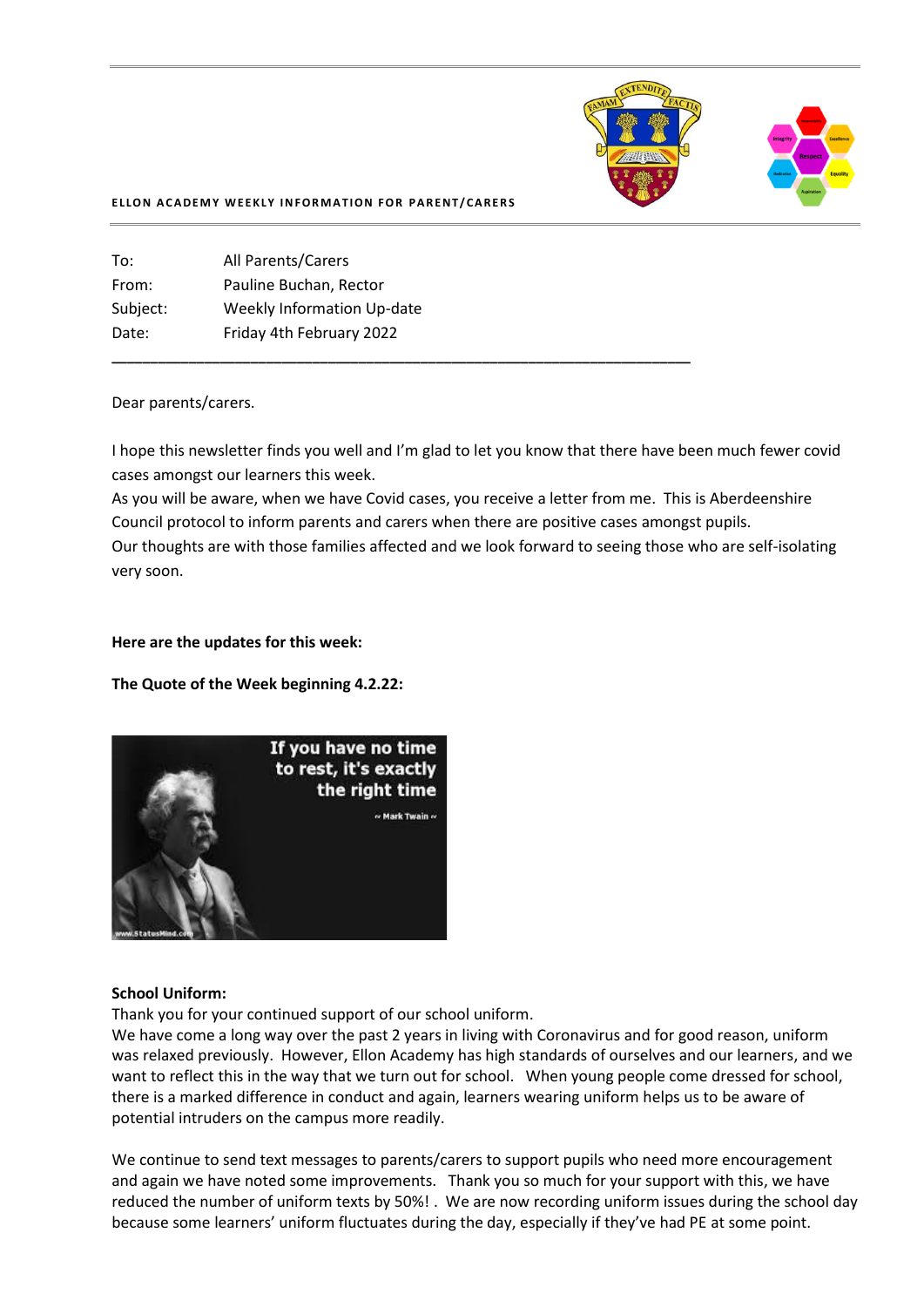## **SQA Up-date:**

## **Information for parents and carers on the 2022 exams and revision support provided by the SQA**

National 5, Higher and Advanced Higher exams are expected to take place in April to June 2022. The Scottish Government will only cancel the exams if public health advice restricts physical gatherings at the time the exams are due to take place.

The Scottish Qualifications Authority (SQA) has continued to closely monitor the levels of disruption to learning and teaching across the country, including learner and staff absences.

As a result, SQA is providing revision support for learners during week beginning 7 March, to help your child prepare and focus their revision, in the run up to the exams.

It is important that this information is not provided too far in advance of the exams, to ensure your child has had the opportunity complete the learning for their courses and focus on their coursework before their attention moves more fully to preparing for exams.

The type of revision support for each course will depend on the modifications to assessment that SQA already made at the start of the session to help reduce the workload of learners and their teachers and lecturers. It will also be tailored to reflect the types of questions that are in the exam and will therefore differ across courses. For some courses, this will include advice and guidance on what topics your child should focus their revision on.

A table showing the type of revision support that will be provided for each course is now available on the SQA website.

### [View the table on the SQA website.](https://www.sqa.org.uk/sqa/100366.html?utm_source=sqanews&utm_medium=email&utm_campaign=nq2022&utm_content=revision-support)

Education Scotland, in partnership with e-Sgoil, is also running a series of study support webinars for learners working towards National Qualifications in 2022. Details can be found on the [e-Sgoil website](https://www.e-sgoil.com/study-support/) and you should speak to your child's teacher if you require further information.

### **Information for parents and carers on the exam exceptional circumstances service**

SQA's exam exceptional circumstances service is in place to support your child in the following scenarios:

- **EXT** If they are unable to attend an exam due to unforeseen circumstances, such as a medical condition (including Covid-19 related absence) or bereavement. Should your child be unable to attend an exam on these grounds, you will have the opportunity to discuss it with us.
- If there has been disruption at our school on the day of the exam, which means the exam can't take place.

It is normal for learners to feel nervous or anxious before an exam. However, SQA recognises that there has been a significant increase in the number of young people experiencing mental health issues because of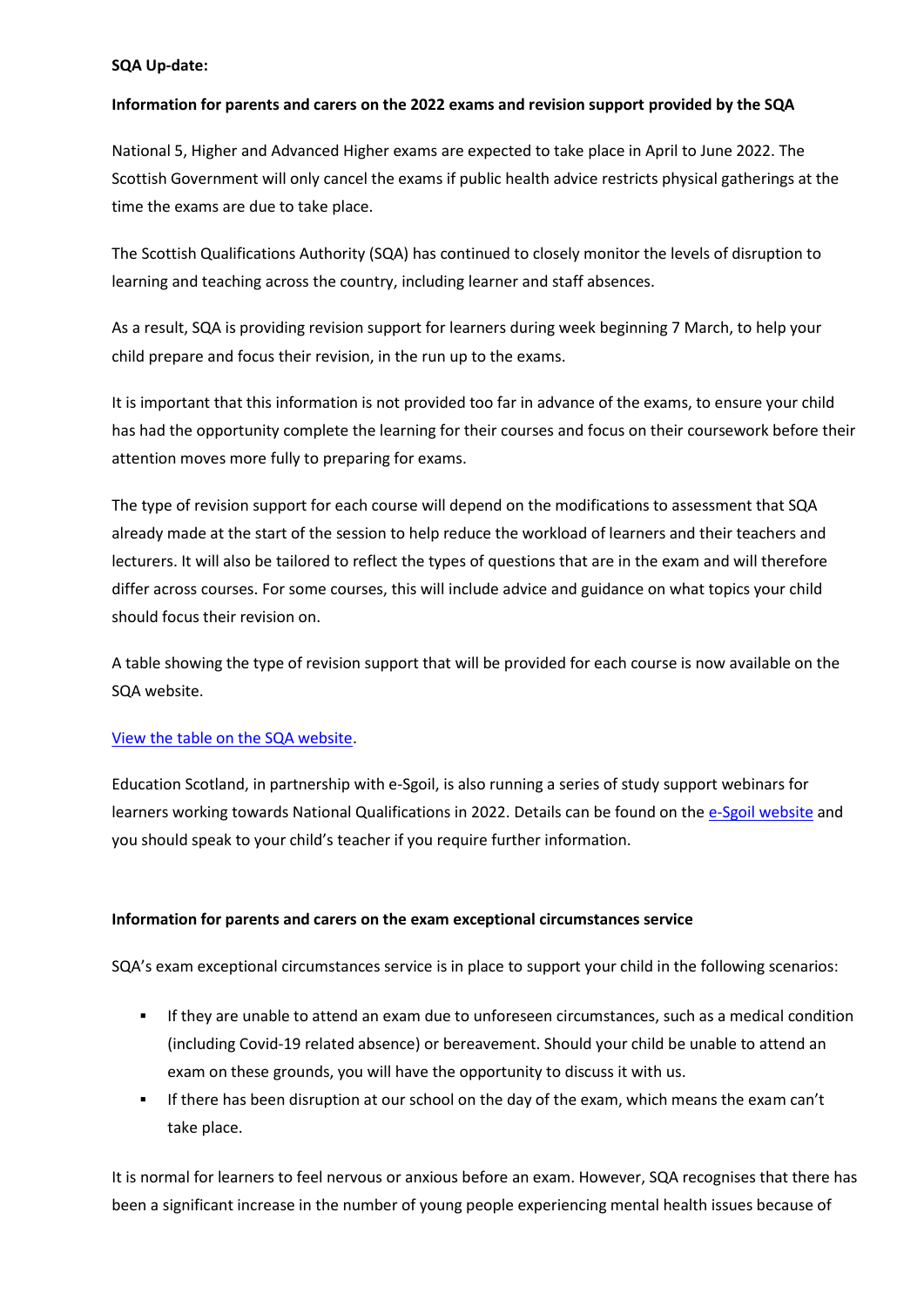the Covid-19 pandemic. If your child is experiencing mental health issues that go beyond pre-exam nerves or stress, and they feel unable to attend the exam, please discuss this with us.

SQA will publish more guidance on this service in the coming weeks, including guidance for schools, colleges and training providers. This guidance will explain, in more detail, how the service will work and who is eligible. Once this guidance is available you will be able to have a conversation with us about the criteria for this service.

Your child's teachers are already gathering examples of the assessments your child has been completing in each course. If your child needs to use the exam exceptional circumstances service, we will send evidence of their assessments to SQA. SQA appointees, who are practicing teachers and lecturers, will judge this evidence against the national standard for that course to determine your child's grade.

## **Information for parents and carers on the 2022 appeals service**

This year, SQA is running a free appeals service for learners who want to question their results. This service will be available after results day and your child will be able to inform SQA directly that they want to appeal one or more of their results.

There will also be a priority appeals service for learners waiting on a result for a university or college place or for an employment or training programme.

The 2022 appeals service will involve SQA appointees – practicing teachers and lecturers – reviewing evidence of the assessments that your child has completed through the year. They will judge this evidence against the national standard for that course. SQA will also conduct a clerical check on your child's exam script.

Through the appeals process, your child would be awarded the higher grade of the two types of evidence (their exam and/or coursework and the assessment evidence we have submitted in support of the appeal).

# **SQA blog post: Support services for National 5, Higher and Advanced Higher learners - a message for parents and carers**

Today we have published a new blog post to explain these measures to parents and carers.

[View blog post.](https://blogs.sqa.org.uk/qualifications2022/support-services-for-national-5-higher-and-advanced-higher-learners-a-message-for-parents-and-carers/?utm_source=sqanews&utm_medium=email&utm_campaign=nq2022&utm_content=nq2022)

### **Frequently asked questions**

We are continuing to update the frequently asked questions section of the SQA website and have added new questions about revision support, the exam exceptional circumstances service and the 2022 appeals service.

View our frequently asked questions at [www.sqa.org.uk/faq](http://www.sqa.org.uk/faq?utm_source=sqanews&utm_medium=email&utm_campaign=nq2022&utm_content=nq2022-faq)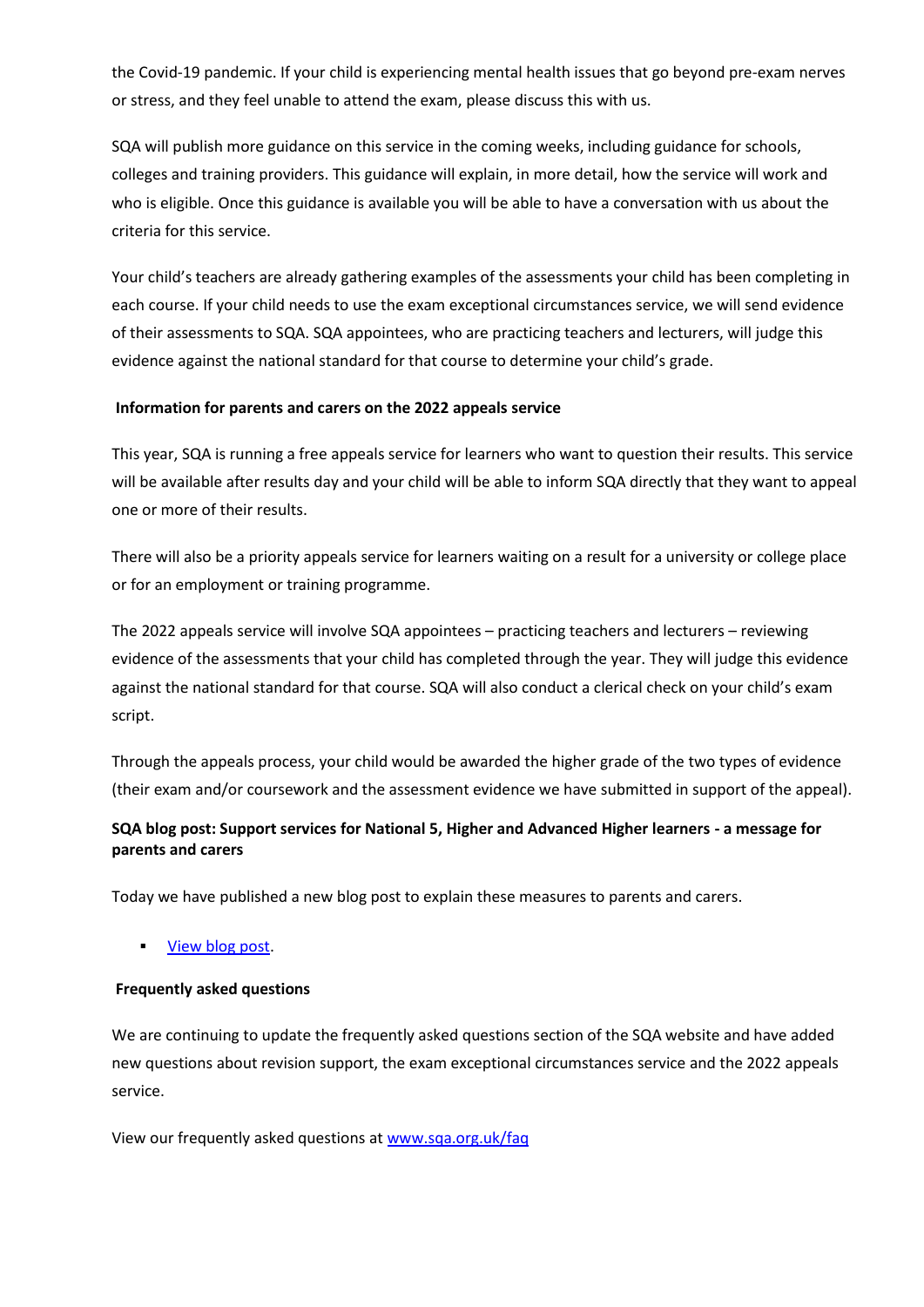## **Support available for young people from Kooth during February:**

On Glow there is a list of things that Kooth are [providing during February](https://aberdeenshirecouncil.us14.list-manage.com/track/click?u=a2c7db1bfe78825cafcf85cb8&id=f7a0e3464d&e=27b883d6fa) which young people can sign onto for support. Click the underlined phase above to access.



# **S3 Virtual Parents Evening – Thurs 17.2.22 (4.00pm – 6.30pm)**

Based on the experience of the S1 virtual Pastoral Parents' Evening in December and the S2 Virtual Parents Evening last week, we are again offering virtual appointments to S3 parents to attend the first parents evening in quite some time for our current S3 cohort of learners.

Due to the digital nature of the Parents Evening Booking system (PEBs) staff have the option of conducting the parents evening in school or from home, depending on their personal circumstances.

Also, there can be no additional appointments added prior to or after the designated time slot of 4.00pm – 6.30pm. Secondary teachers have a minimum of 5 parents' evenings across any given school year, excluding P7 Parents Evening and other Family Learning events. Also, based on national and local guidelines set by the Scottish Government, Local Authorities and teaching unions, teaching staff must work within their set *Working Time Agreement* (WTA). The WTA agreement is set in May of each calendar year and locally agreed in schools with staff and professional union representatives and then ratified by the local

authority. Over and above the teaching day, the WTA takes into account additional teacher time for marking, preparation, reporting, parents' evenings, staff meetings and professional learning, so no additional appointments can be made available. However, the S3 report will be a good guide to your child's progress if you are unable to make an appointment with any specific teacher.

# **S3/4/5 Course Choice Information:**

This week, we sent a letter to parents of S3/4/5 pupils regarding course choices for next session when the pupils are in S4/5 and S6.

The letter includes a link to a presentation from Mr Cowie DHT, explaining the process. Please click on the link below to view. Thank you.

[https://ellonacademy.aberdeenshire.sch.uk/parent-zone/](https://ellonacademy.aberdeenshire.sch.uk/parent-zone/?fbclid=IwAR3O9NlEYzADvLSn3vspwAxkaDsvl_qmk7JvWM_vdj83tl8OfTiQZ5ujbQY)

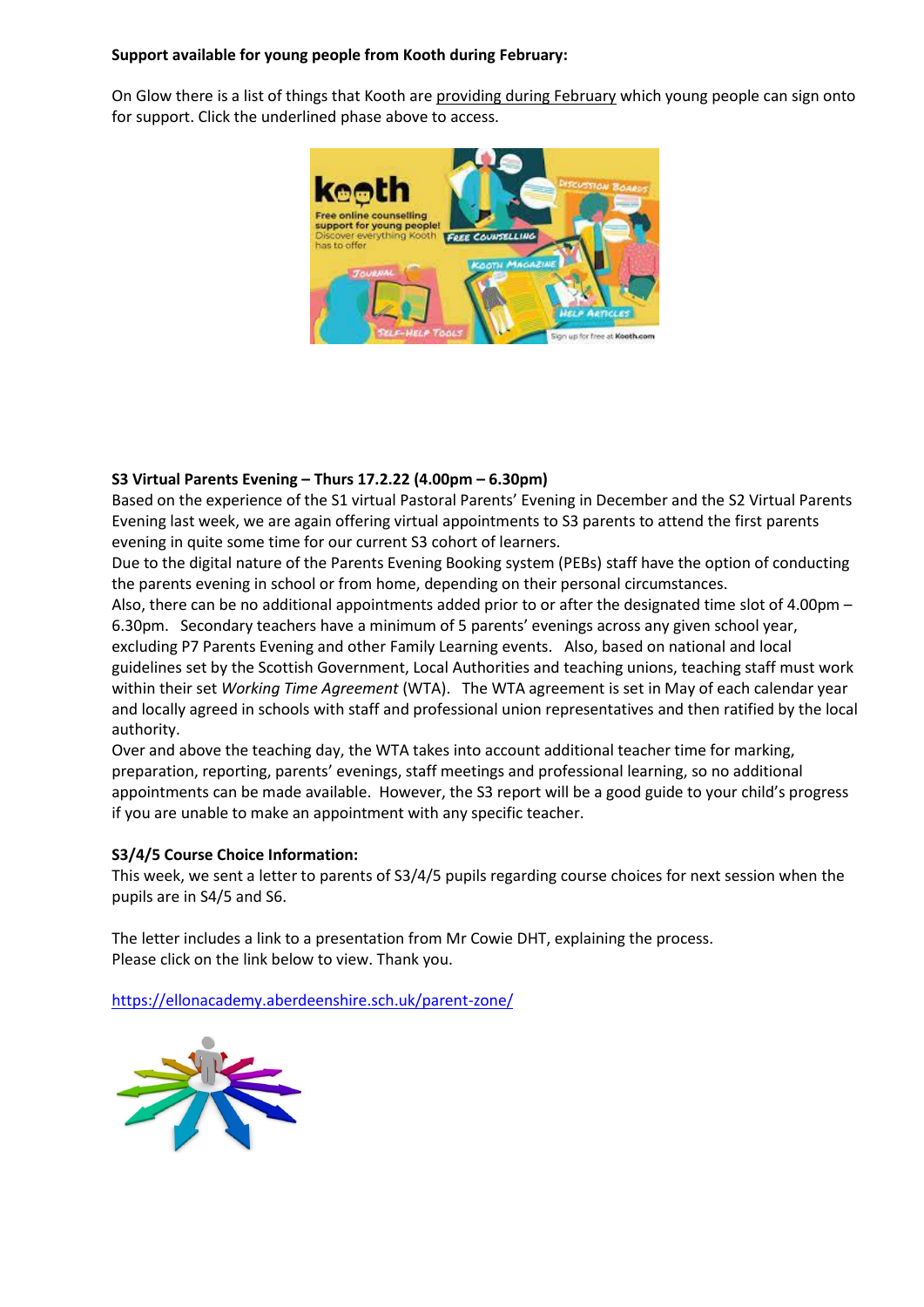## **Virtual Assemblies:**

Last week I started my 'Shout Out About…' series of assemblies, discussing key themes that learners tell me they are interested in. Last week the theme was 'Shout Out About Sexism' and this week, we've had 'Shout Out About

Neurodiversity'.

Please follow the links below to view:



Shout Out About Sexism:



<https://youtu.be/Lj29Qfk2UX0> Shout Out About: Neurodiversity:



<https://youtu.be/wOkNle9QjiU>

### **Pupil Achievement:**

Congratulations to Lucas S, Jack B, Aiden M, Callum K, Ross C, and Connor G who have all been asked to represent Aberdeenshire in their Senior team to play Forth Valley. Good luck!

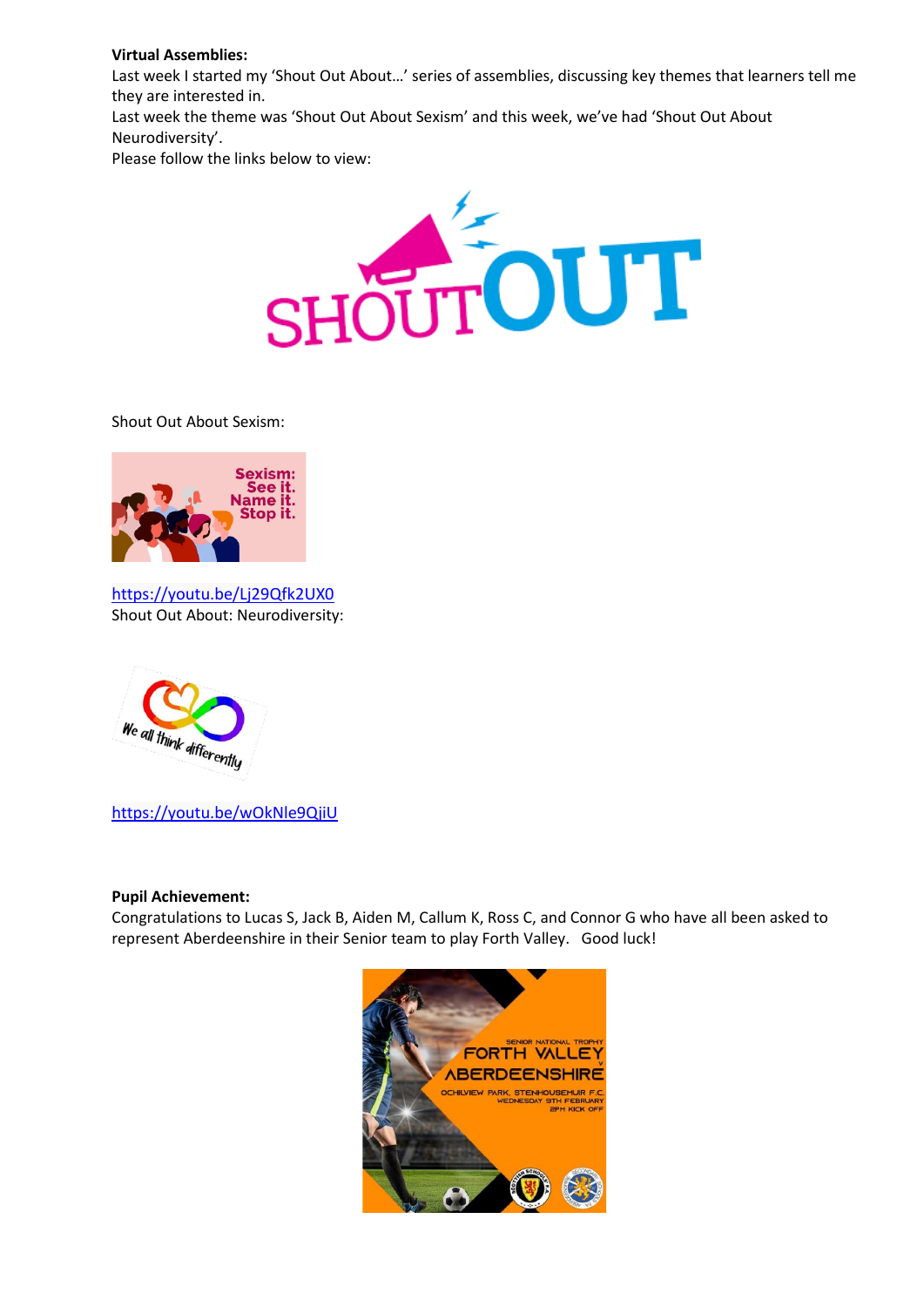### **Pupil Achievement:**

Congratulations to Aiden M, Ben R, Aaron V and Finlay M who have all been asked to represent Aberdeenshire in their Under 15 team to play Forth Valley. Good luck!



### **Pupil Achievement:**

Here is another handmade quilt for the Ugandan orphanage, this time made by Sophie L in S4. Well done to Sophie, it's beautiful!



### **Pupil Opportunity:**

FOR PUPILS INTERESTED IN A CAREER IN TECHNOLOGY:

One of the biggest technology focused career events of the year is taking place on Monday 7th February from 5-7pm

Here, some of the fastest-growing tech companies in the world will be present, such as IBM, VMware, Goldman Sachs, Capgemini, Worldwide Technology, Virgin Media, Vodafone, Experian and QA. No matter the career you decide to go into, technology will undoubtedly be at the forefront of most job sectors / industries. This event is a fantastic chance to hear from some of the world's leading technology professionals and give you the chance to start learning about this fascinating, ever-evolving industry and

ultimately help you decide whether it's a path you'd like to pursue. Throughout the evening you will hear from all the employers mentioned above in the form of mini-interactive workshops where you will be able to see first-hand how technology is changing the way we work and live in today's world. Certificates will be awarded to those who attend the event as well as in person work experience opportunities up for grabs for the most engaged students. On top of this, there will be competitions throughout giving away amazing tech prizes such as iPads, smart speakers and more

If you'd like to apply please register on the link below. [https://www.surveymonkey.co.uk/r/TechTheFuture-Event](https://www.surveymonkey.co.uk/r/TechTheFuture-Event?fbclid=IwAR2SGr3EPk2tEKFxlhtp1zaLANxkO2hf84Hh7BhXVtXOF3ifHoEXozj9n4M) 

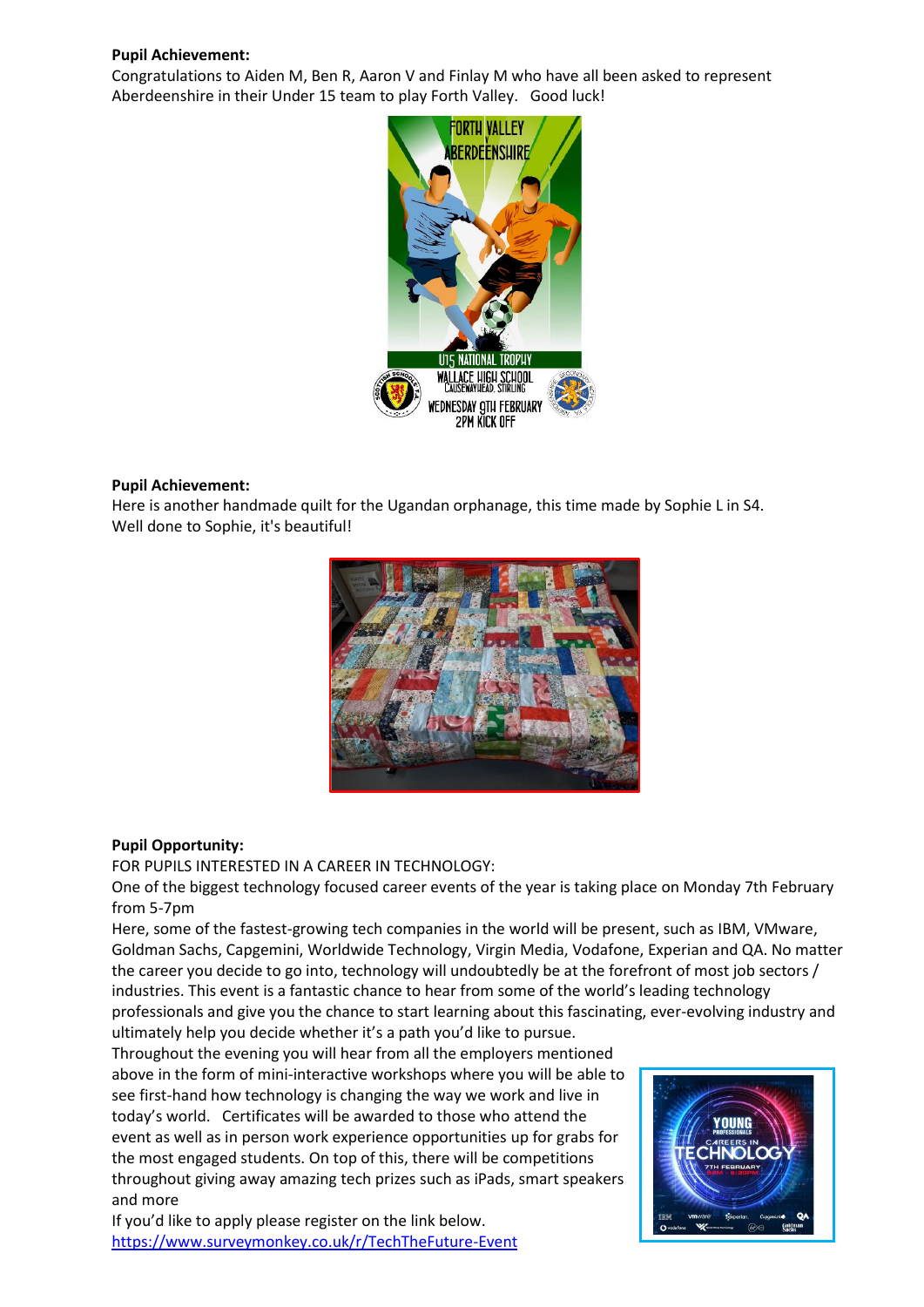## **Celebrating Culture and Diversity - Chinese New Year:**

This week on Tuesday 1<sup>st</sup> February, Ellon Academy celebrated Chinese New Year.

A tradition at this time is to present children with a red envelope containing money and it is hoped this will bring them good luck for the coming year.

We were unable to give every pupil money, but each pupil received a red envelope in Registration containing a raffle ticket.

Coby and Jenna from our Exec Team then held a live draw during registration. The winners received vouchers from local businesses such as Bare, Bakeology, Hey Sweetie and Symposium and also, Fast Passes to help them get to the front of the lunch queue more quickly! Thanks to Mrs Duffus, Mr Corser and the Exec Team for organising the event.





Winners!

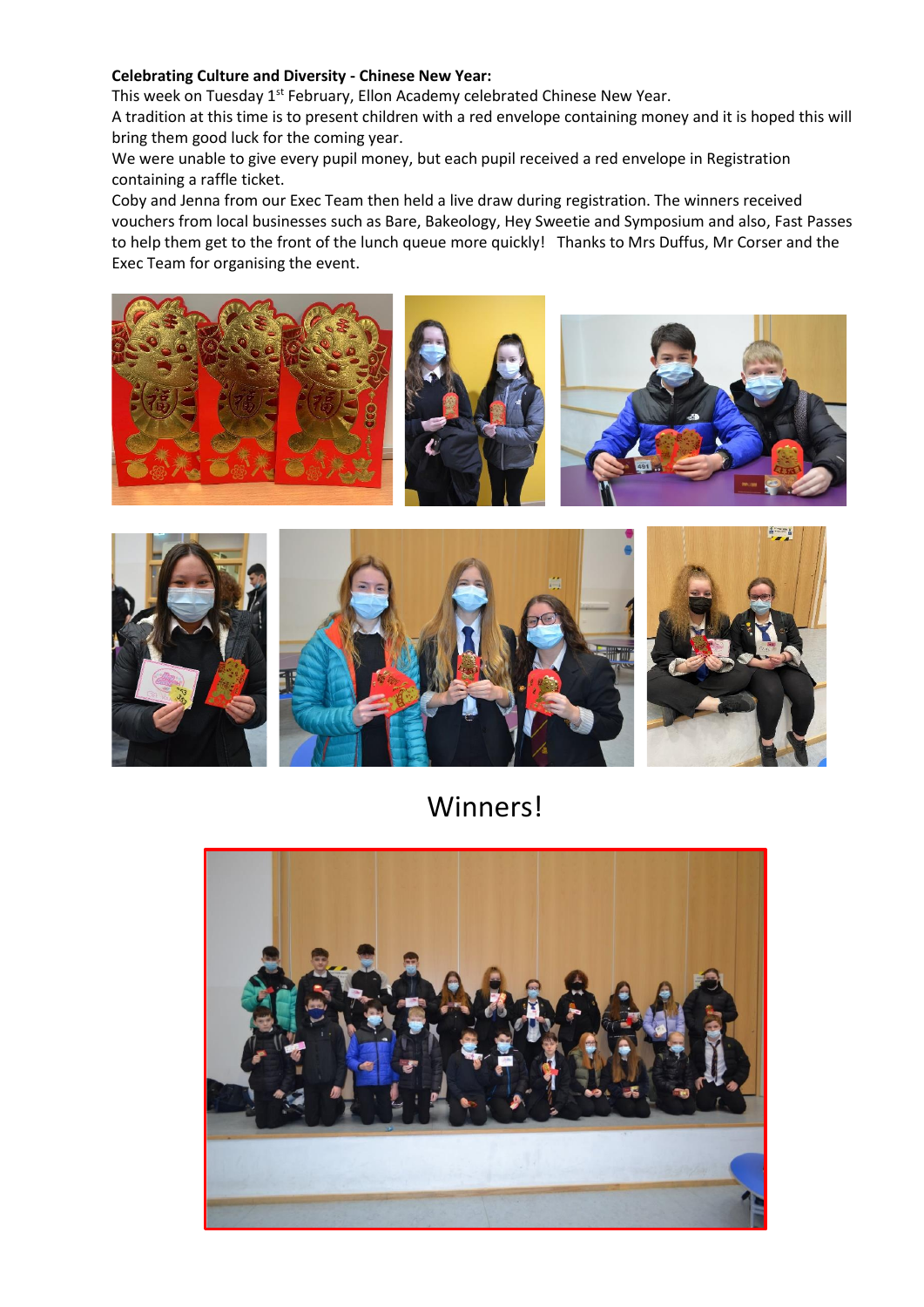# **Ellon Academy Bike Library is here!**

'Ellon Academy is committed to supporting pupils and families with genuine active travel solutions and opportunities to further young peoples' wellbeing.

Outgrown your current bike? Need a new one? Want to be able to cycle safely to school? In partnership with SUSTRANS, Ellon Academy is launching its new BIKE LIBRARY. There are 35 state of the art bicycles ready for short- or long-term loans.

If you're interested in loaning a brand-new bike with safety equipment included, please complete an application form at the following link or by scanning the QR code seen on posters around the school. Please see Mr Coe (S52) with any questions.

Applications will open on Monday 1st of February and assessed by a panel including DHT, PT Guidance and Mr Coe PT Pupil Development.

[https://forms.office.com/r/R1fNin9aNb](https://forms.office.com/r/R1fNin9aNb?fbclid=IwAR0ttlUqyrQsWxMe2TCphgU6xIYaLD-9Tk3NMUEpUKpDaAqTE7sGocte9w0)

## **The North of Scotland Universities Collaborative Project:**

Dear Parents and Carers,

This project aims to support school pupils from across the region in thinking about future careers and pathways. On Thursday 10th February at 18:30 we will host an online information session for pupils currently making their course choices who are thinking about university in the future. Our booking form can be found here: [https://gck.fm/khztx](https://gck.fm/khztx?fbclid=IwAR2pOZ1rXacahK-8OMkUtvLy9MJrz6L9RgzwOdPEMtvqUTgmrWOX-8rkkQE)

All pupils, as well as their parents and guardians, and school staff are welcome to attend. We would greatly appreciate if these events can be circulated to your pupils and across your school network.

With best wishes, Anna, on behalf of the North of Scotland Universities Collaborative Project **NESCOL Higher Support Preparation for Exams:**

Message sent on behalf of Dr Douglas Fraser Curriculum Manager of Science, NESCOL

Dear all,

We are pleased to make you aware of short courses which are on offer at NESCOL to assist you in preparing for end of year exams in Higher Sciences and Maths. We would be grateful if you are able to pass this information onto your learners.

Over seven evening sessions in the weeks leading up to the final exam, learners will work in small groups with other candidates to practice exam-style questions. Coaching during the class will help them improve the way they approach a range of questions. We will also cover aspects of the curriculum that have been identified as poorly answered in previous exams.

Further details of all courses may be found on the links below.

Preparation for Higher Biology – commencing  $14<sup>th</sup>$  March Biology - [North East Scotland College \(nescol.ac.uk\)](https://eur02.safelinks.protection.outlook.com/?url=https%3A%2F%2Fwww.nescol.ac.uk%2Fcourses%2Fpreparation-for-biology-higher-exam%2F&data=04%7C01%7CR.Stirling%40nescol.ac.uk%7C55ec69b32d8d480997dd08d9e0da646d%7Cb8c4db000d5040e1b5eb7b8290a8b9bb%7C0%7C0%7C637788050853101916%7CUnknown%7CTWFpbGZsb3d8eyJWIjoiMC4wLjAwMDAiLCJQIjoiV2luMzIiLCJBTiI6Ik1haWwiLCJXVCI6Mn0%3D%7C3000&sdata=xBVpnZ7XGWcMAnhQDOk5GRk1pG6%2B17yLfY35GhjbRr4%3D&reserved=0)

Preparation for Higher Chemistry – commencing 3rd March Chemistry - [North East Scotland College \(nescol.ac.uk\)](https://eur02.safelinks.protection.outlook.com/?url=https%3A%2F%2Fwww.nescol.ac.uk%2Fcourses%2Fpreparation-for-chemistry-higher-exam%2F&data=04%7C01%7CR.Stirling%40nescol.ac.uk%7C55ec69b32d8d480997dd08d9e0da646d%7Cb8c4db000d5040e1b5eb7b8290a8b9bb%7C0%7C0%7C637788050853101916%7CUnknown%7CTWFpbGZsb3d8eyJWIjoiMC4wLjAwMDAiLCJQIjoiV2luMzIiLCJBTiI6Ik1haWwiLCJXVCI6Mn0%3D%7C3000&sdata=glEpc1xWLut4ELCdgN5hVvqQivS7Vbrbmun7cEb9F9Y%3D&reserved=0)

Preparation for Higher Maths - commencing 9<sup>th</sup> March Maths - [North East Scotland College \(nescol.ac.uk\)](https://eur02.safelinks.protection.outlook.com/?url=https%3A%2F%2Fwww.nescol.ac.uk%2Fcourses%2Fpreparation-for-maths-higher-exam%2F&data=04%7C01%7CR.Stirling%40nescol.ac.uk%7C55ec69b32d8d480997dd08d9e0da646d%7Cb8c4db000d5040e1b5eb7b8290a8b9bb%7C0%7C0%7C637788050853101916%7CUnknown%7CTWFpbGZsb3d8eyJWIjoiMC4wLjAwMDAiLCJQIjoiV2luMzIiLCJBTiI6Ik1haWwiLCJXVCI6Mn0%3D%7C3000&sdata=Lx7e0NW8y%2BkLpSoiNpiX2QiMoQsLwbHNmCNGMhKDk6c%3D&reserved=0)

Preparation for Higher Physics – commencing 15<sup>th</sup> March Physics - [North East Scotland College \(nescol.ac.uk\)](https://eur02.safelinks.protection.outlook.com/?url=https%3A%2F%2Fwww.nescol.ac.uk%2Fcourses%2Fpreparation-for-physics-higher-exam%2F&data=04%7C01%7CR.Stirling%40nescol.ac.uk%7C55ec69b32d8d480997dd08d9e0da646d%7Cb8c4db000d5040e1b5eb7b8290a8b9bb%7C0%7C0%7C637788050853101916%7CUnknown%7CTWFpbGZsb3d8eyJWIjoiMC4wLjAwMDAiLCJQIjoiV2luMzIiLCJBTiI6Ik1haWwiLCJXVCI6Mn0%3D%7C3000&sdata=gix9h6GkYfiy8rLnzbtgtdq7XvBdlSYC1IQOJJ2D5LI%3D&reserved=0)

Preparation for Higher Computing Science – commencing 30<sup>th</sup> March Computing Science - [North East Scotland College \(nescol.ac.uk\)](https://eur02.safelinks.protection.outlook.com/?url=https%3A%2F%2Fwww.nescol.ac.uk%2Fcourses%2Fpreparation-for-computing-science-higher-exam%2F&data=04%7C01%7CR.Stirling%40nescol.ac.uk%7C55ec69b32d8d480997dd08d9e0da646d%7Cb8c4db000d5040e1b5eb7b8290a8b9bb%7C0%7C0%7C637788050853101916%7CUnknown%7CTWFpbGZsb3d8eyJWIjoiMC4wLjAwMDAiLCJQIjoiV2luMzIiLCJBTiI6Ik1haWwiLCJXVCI6Mn0%3D%7C3000&sdata=Cowqku953v9G%2FKzvWzCtms8tFAgm9HVZ5%2BCngfVl%2FAI%3D&reserved=0)

For further information on Maths, Chemistry, Physics, Biology please contact Douglas Fraser [douglas.fraser@nescol.ac.uk](mailto:douglas.fraser@nescol.ac.uk) or for Computing Science please contact Ben Thorn [b.thorn@nescol.ac.uk](mailto:b.thorn@nescol.ac.uk)